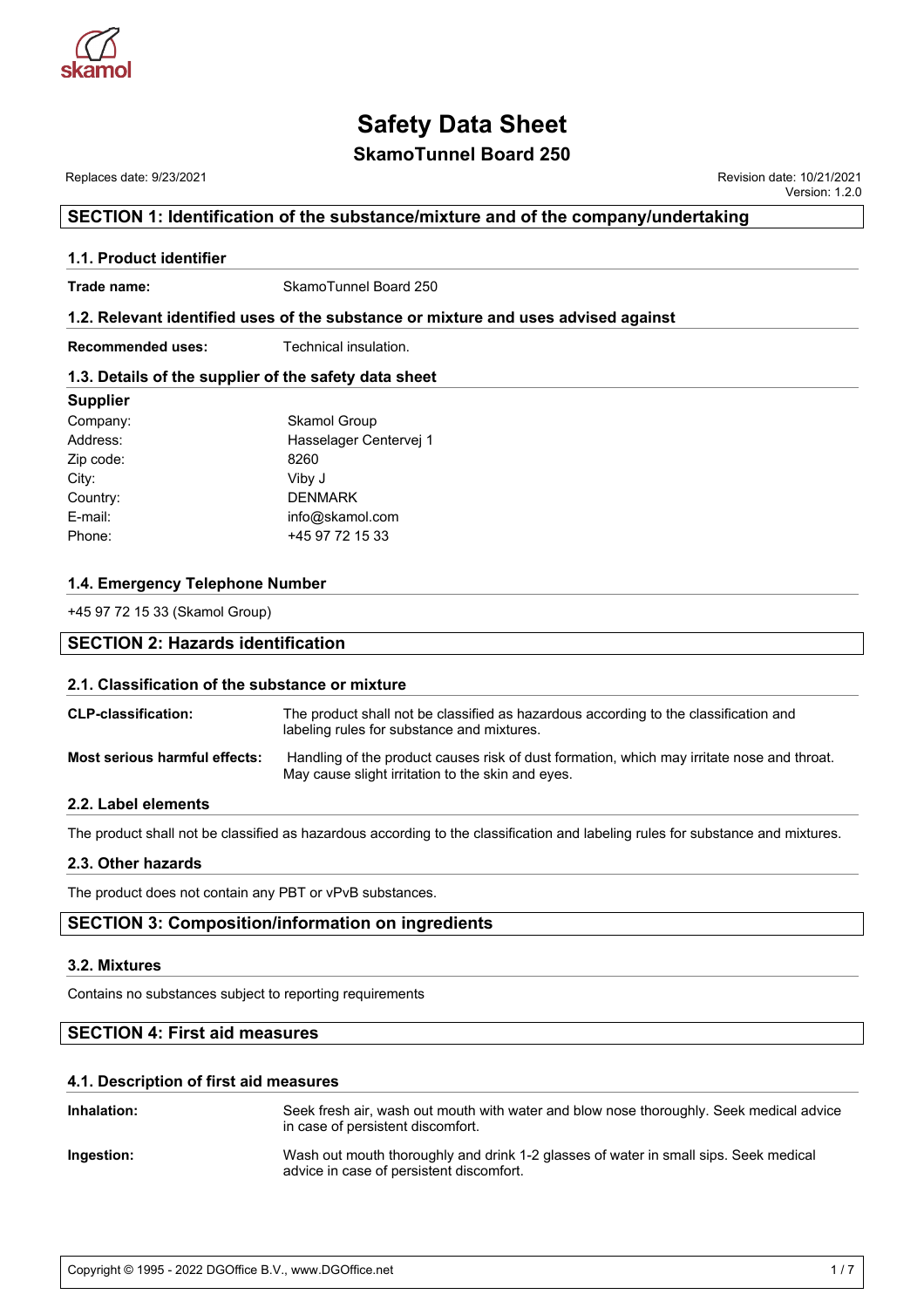

## **SkamoTunnel Board 250**

Replaces date: 9/23/2021 **Replaces** date: 9/23/2021 Version: 1.2.0

| <b>Skin contact:</b> | Remove contaminated clothing. Wash the skin with water. Seek medical advice in case of<br>persistent discomfort.              |
|----------------------|-------------------------------------------------------------------------------------------------------------------------------|
| Eye contact:         | Flush with water (preferably using eye wash equipment) until irritation subsides. Seek<br>medical advice if symptoms persist. |
| General:             | When obtaining medical advice, show the safety data sheet or label.                                                           |

#### **4.2. Most important symptoms and effects, both acute and delayed**

Inhalation of dust may cause irritation to the upper airways. May cause slight irritation to the skin and eyes.

#### **4.3. Indication of any immediate medical attention and special treatment needed**

Treat symptoms. No special immediate treatment required.

#### **SECTION 5: Firefighting measures**

#### **5.1. Extinguishing media**

| Suitable extinguishing media:      | The product is not directly flammable. Choose extinguishing agents based on the<br>surrounding fire. Use water or water mist to cool non-ignited stock. |
|------------------------------------|---------------------------------------------------------------------------------------------------------------------------------------------------------|
| Unsuitable extinguishing<br>media: | Do not use water stream, as it may spread the fire.                                                                                                     |

#### **5.2. Special hazards arising from the substance or mixture**

The product is not directly flammable. Avoid inhalation of vapour and fumes - seek fresh air.

#### **5.3. Advice for firefighters**

Move containers from danger area if it can be done without risk. Avoid inhalation of vapour and flue gases - seek fresh air. Wear Self-Contained Breathing Apparatus (SCBA) with chemical resistant gloves.

#### **SECTION 6: Accidental release measures**

#### **6.1. Personal precautions, protective equipment and emergency procedures**

**For non-emergency personnel:** Provide good ventilation. Wear safety goggles if there is a risk of dust contact with eyes.

**For emergency responders:** In addition to the above: Normal protective clothing equivalent to EN 469 is recommended.

#### **6.2. Environmental precautions**

Prevent spillage from entering drains and/or surface water.

#### **6.3. Methods and material for containment and cleaning up**

Sweep up/collect spills for possible reuse or transfer to suitable waste containers.

#### **6.4. Reference to other sections**

See section 8 for type of protective equipment. See section 13 for instructions on disposal.

#### **SECTION 7: Handling and storage**

#### **7.1. Precautions for safe handling**

Work processes where generation of dust may occur must be performed under effective process ventilation (e.g. local exhaust ventilation). Running water and eye wash equipment must be available. Wash hands before breaks, before using restroom facilities, and at the end of work.

#### **7.2. Conditions for safe storage, including any incompatibilities**

The product should be stored safely, out of reach of children and away from food, animal feeding stuffs, medicines, etc.

Copyright © 1995 - 2022 DGOffice B.V., www.DGOffice.net 2 / 7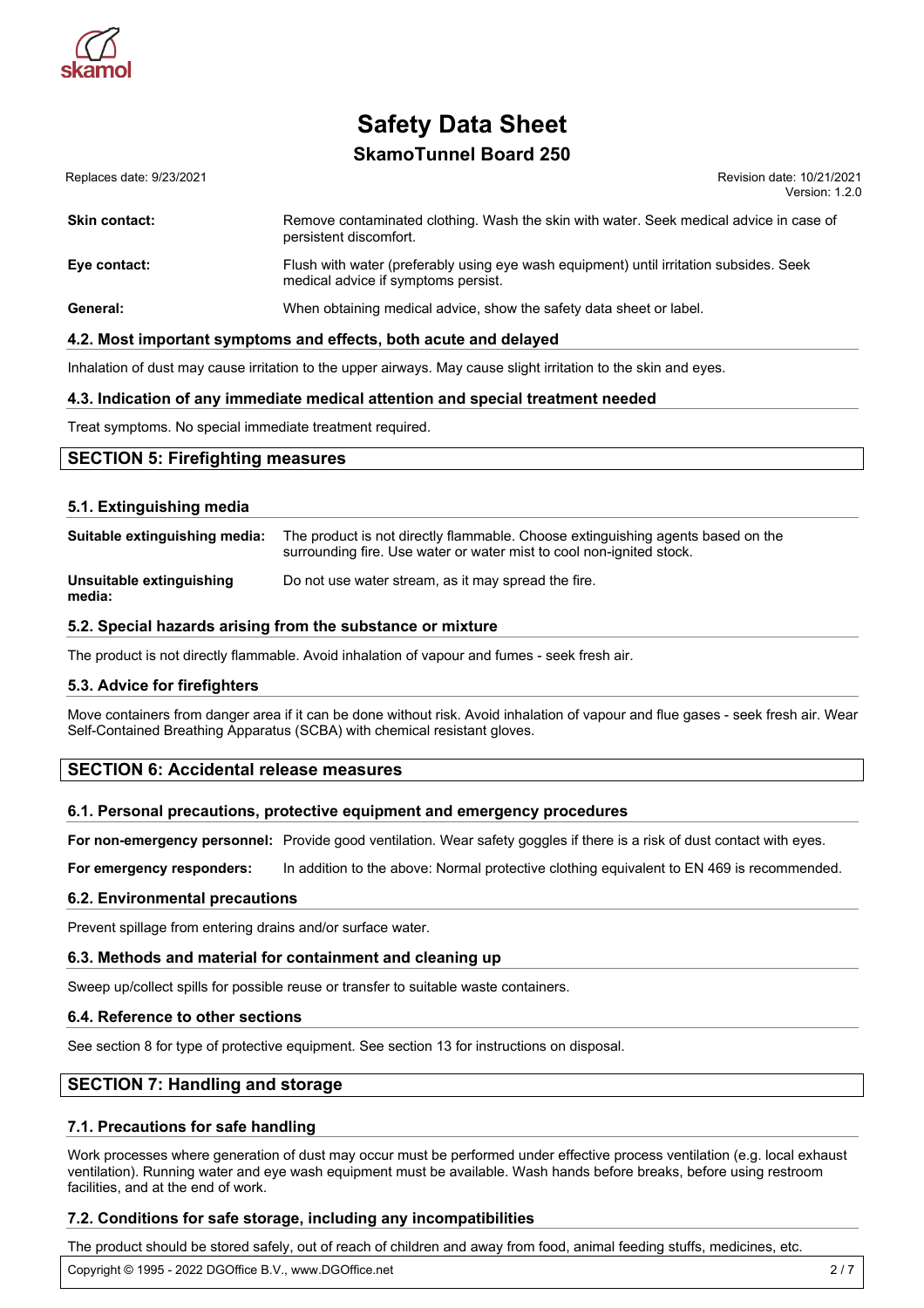

## **SkamoTunnel Board 250**

Replaces date: 9/23/2021 Revision date: 10/21/2021

#### **7.3. Specific end use(s)**

No special uses in addition to identified uses in 1.2. See the technical data sheet for specific use instructions.

## **SECTION 8: Exposure controls/personal protection**

| 8.1. Control parameters                    |                                                                                                                                                                                                                                                                                        |
|--------------------------------------------|----------------------------------------------------------------------------------------------------------------------------------------------------------------------------------------------------------------------------------------------------------------------------------------|
| <b>Occupational exposure limit:</b>        | Contains no substances subject to reporting requirements                                                                                                                                                                                                                               |
| <b>Measuring methods:</b>                  | Compliance with the stated occupational exposure limits may be checked by occupational<br>hygiene measurements.                                                                                                                                                                        |
| Legal basis:                               | Commission Directive 2000/39/EC (Occupational Exposure Limits) as subsequently<br>amended. Last amended by Commission Directive 2019/1831/EU. Directive 2004/37/EC<br>(Exposure to carcinogens or mutagens at work) as subsequently amended. Last amended<br>by Directive 2019/983/EU. |
| 8.2. Exposure controls                     |                                                                                                                                                                                                                                                                                        |
| Appropriate engineering<br>controls:       | Wear the personal protective equipment specified below.                                                                                                                                                                                                                                |
| eye/face protection:                       | Personal protective equipment, Wear safety goggles if there is a risk of dust contact with eyes. Eye protection must<br>conform to EN 166.                                                                                                                                             |
| hand protection:                           | Personal protective equipment, Plastic or rubber gloves recommended.                                                                                                                                                                                                                   |
| respiratory protection:                    | Personal protective equipment, Wear respiratory protective equipment with P2 filter when performing dusty work.<br>Respiratory protection must conform to one of the following standards: EN 136/140/145.                                                                              |
| <b>Environmental exposure</b><br>controls: | Ensure compliance with local regulations for emissions.                                                                                                                                                                                                                                |

## **SECTION 9: Physical and chemical properties**

#### **9.1. Information on basic physical and chemical properties**

| Parameter                               | Value/unit                     |         |  |
|-----------------------------------------|--------------------------------|---------|--|
| State                                   | Porous board.                  |         |  |
| Colour                                  | No data                        |         |  |
| Odour                                   | No data                        |         |  |
| Solubility                              | Solubility in water: Insoluble |         |  |
| Parameter                               | Value/unit                     | Remarks |  |
| Odour threshold                         | No data                        |         |  |
| Melting point                           | 1345 °C                        |         |  |
| Freezing point                          | No data                        |         |  |
| Initial boiling point and boiling range | No data                        |         |  |
| Flammability (solid, gas)               | No data                        |         |  |
| Flammability limits                     | No data                        |         |  |
| <b>Explosion limits</b>                 | No data                        |         |  |
| <b>Flash Point</b>                      | No data                        |         |  |
| Auto-ignition temperature               | No data                        |         |  |
| Decomposition temperature               | No data                        |         |  |
| pH (solution for use)                   | No data                        |         |  |
| pH (concentrate)                        | No data                        |         |  |
| Kinematic viscosity                     | No data                        |         |  |

Version: 1.2.0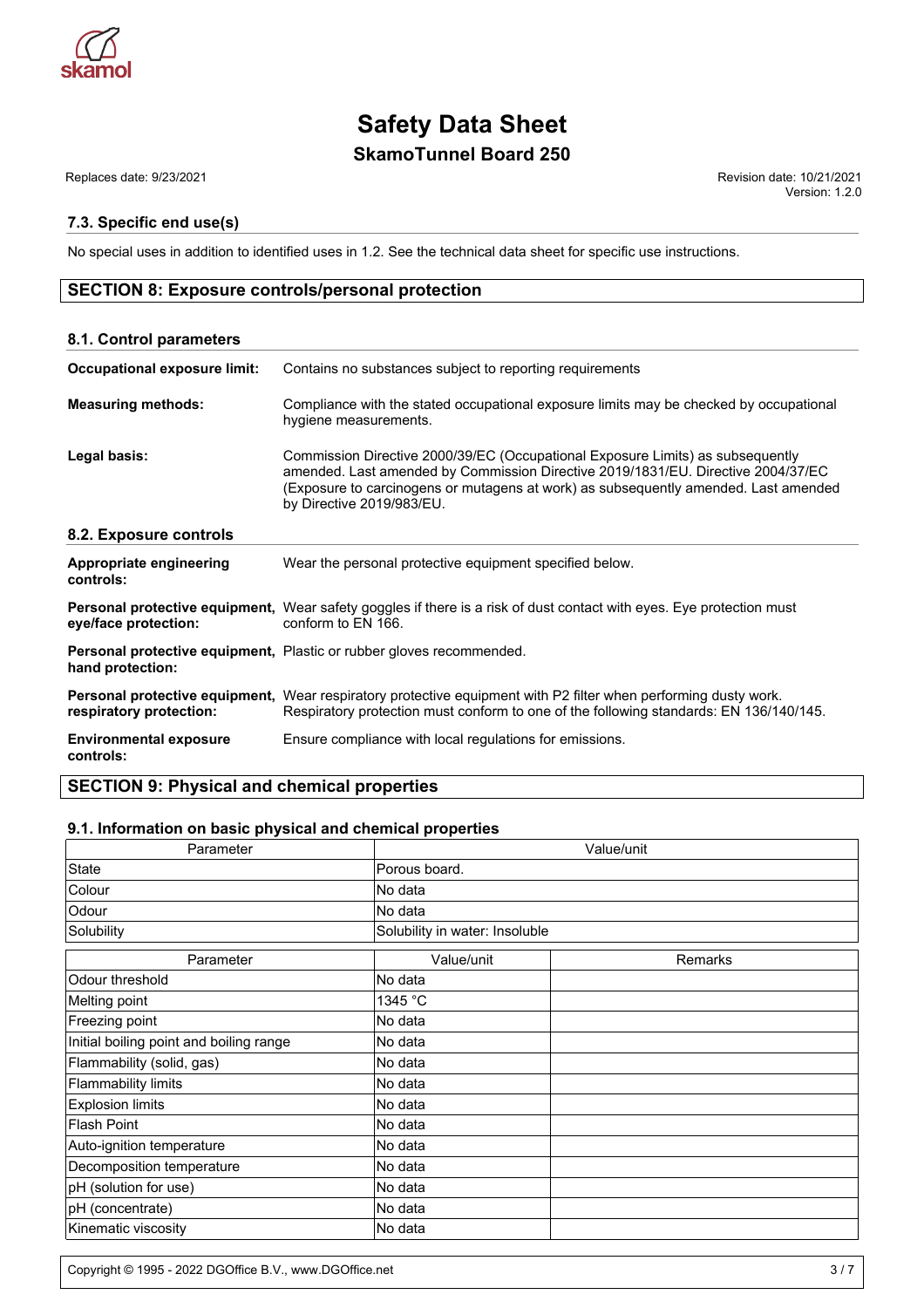

## **SkamoTunnel Board 250**

#### Replaces date: 9/23/2021 **Replaces** date: 10/21/2021

Version: 1.2.0

| <b>Viscosity</b>                      | No data         |  |
|---------------------------------------|-----------------|--|
| Partition coefficient n-octonol/water | lNo data        |  |
| Vapour pressure                       | lNo data        |  |
| Density                               | No data         |  |
| Relative density                      | $ 2.30 - 2.90 $ |  |
| Vapour density                        | No data         |  |
| Relative density (sat. air)           | No data         |  |
| Particle characteristics              | No data         |  |

#### **9.2. Other information**

**Other Information:** Bulk density: 250 kg/m<sup>3</sup>

## **SECTION 10: Stability and reactivity**

#### **10.1. Reactivity**

Not reactive.

#### **10.2. Chemical stability**

The product is stable when used in accordance with the supplier's directions.

#### **10.3. Possibility of hazardous reactions**

None known.

#### **10.4. Conditions to avoid**

None known.

#### **10.5. Incompatible materials**

None known.

#### **10.6. Hazardous decomposition products**

None known.

#### **SECTION 11: Toxicological information**

### **11.1. Information on hazard classes as defined in Regulation (EC) No 1272/2008**

| Acute toxicity - oral:                                     | Ingestion of large quantities may cause discomfort. The product does not have to be<br>classified. Test data are not available. |
|------------------------------------------------------------|---------------------------------------------------------------------------------------------------------------------------------|
| Acute toxicity - dermal:                                   | The product does not have to be classified. Test data are not available.                                                        |
| Acute toxicity - inhalation:                               | The product does not have to be classified. Test data are not available.                                                        |
| <b>Skin corrosion/irritation:</b>                          | May irritate the skin - may cause reddening. The product does not have to be classified.<br>Test data are not available.        |
| Serious eye damage/eye<br>irritation:                      | Temporary irritation. The product does not have to be classified. Test data are not available.                                  |
| <b>Respiratory sensitisation or</b><br>skin sensitisation: | The product does not have to be classified. Test data are not available.                                                        |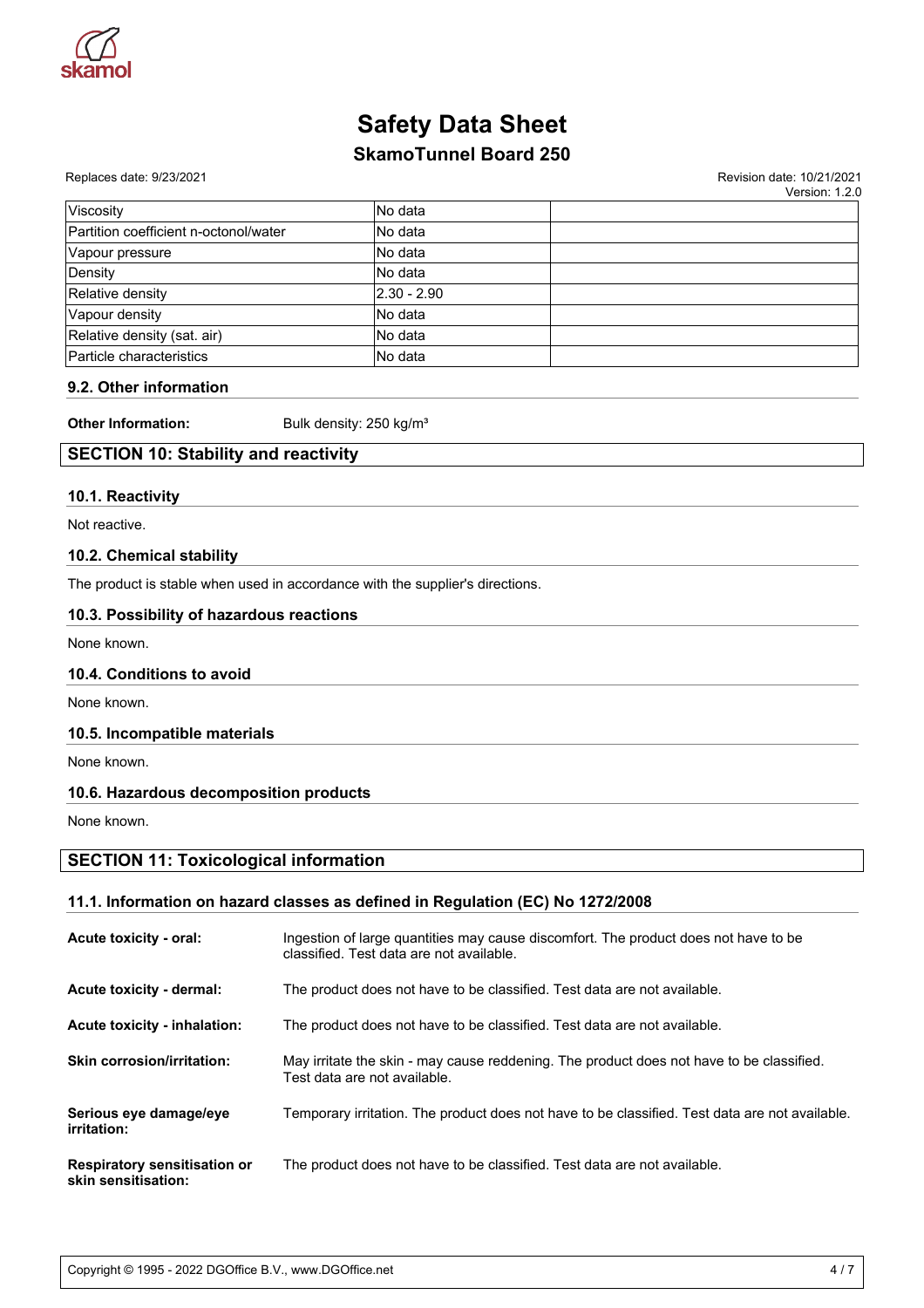

## **SkamoTunnel Board 250**

Replaces date: 9/23/2021 **Replaces** date: 10/21/2021 Version: 1.2.0

| Germ cell mutagenicity:                    | The product does not have to be classified. Test data are not available.                                                                  |  |  |
|--------------------------------------------|-------------------------------------------------------------------------------------------------------------------------------------------|--|--|
| <b>Carcinogenic properties:</b>            | The product does not have to be classified. Test data are not available.                                                                  |  |  |
| <b>Reproductive toxicity:</b>              | The product does not have to be classified. Test data are not available.                                                                  |  |  |
| <b>Single STOT exposure:</b>               | Inhalation of dust may cause irritation to the upper airways. The product does not have to<br>be classified. Test data are not available. |  |  |
| <b>Repeated STOT exposure:</b>             | The product does not have to be classified. Test data are not available.                                                                  |  |  |
| <b>Aspiration hazard:</b>                  | The product does not have to be classified. Test data are not available.                                                                  |  |  |
| 11.2. Information on other hazards         |                                                                                                                                           |  |  |
| <b>Endocrine disrupting</b><br>properties: | No known data.                                                                                                                            |  |  |
| Other toxicological effects:               | None known.                                                                                                                               |  |  |

### **SECTION 12: Ecological information**

#### **12.1. Toxicity**

The product does not have to be classified. Test data are not available.

#### **12.2. Persistence and degradability**

Test data are not available.

#### **12.3. Bioaccumulative potential**

Test data are not available.

#### **12.4. Mobility in soil**

Test data are not available.

#### **12.5. Results of PBT and vPvB assessment**

The product does not contain any PBT or vPvB substances.

#### **12.6. Endocrine disrupting properties**

No known data.

#### **12.7. Other adverse effects**

None known.

### **SECTION 13: Disposal considerations**

#### **13.1. Waste treatment methods**

Avoid unnecessary release to the environment. If this product as supplied becomes a waste, it does not meet the criteria of a hazardous waste (Dir. 2008/98/EU). Disposal should be in accordance with applicable regional, national and local laws and regulations. Local regulations may be more stringent than regional or national requirements.

EWC code: Depends on line of business and use, for instance 17 06 04 insulation materials other than those mentioned in 17 06 01 and 17 06 03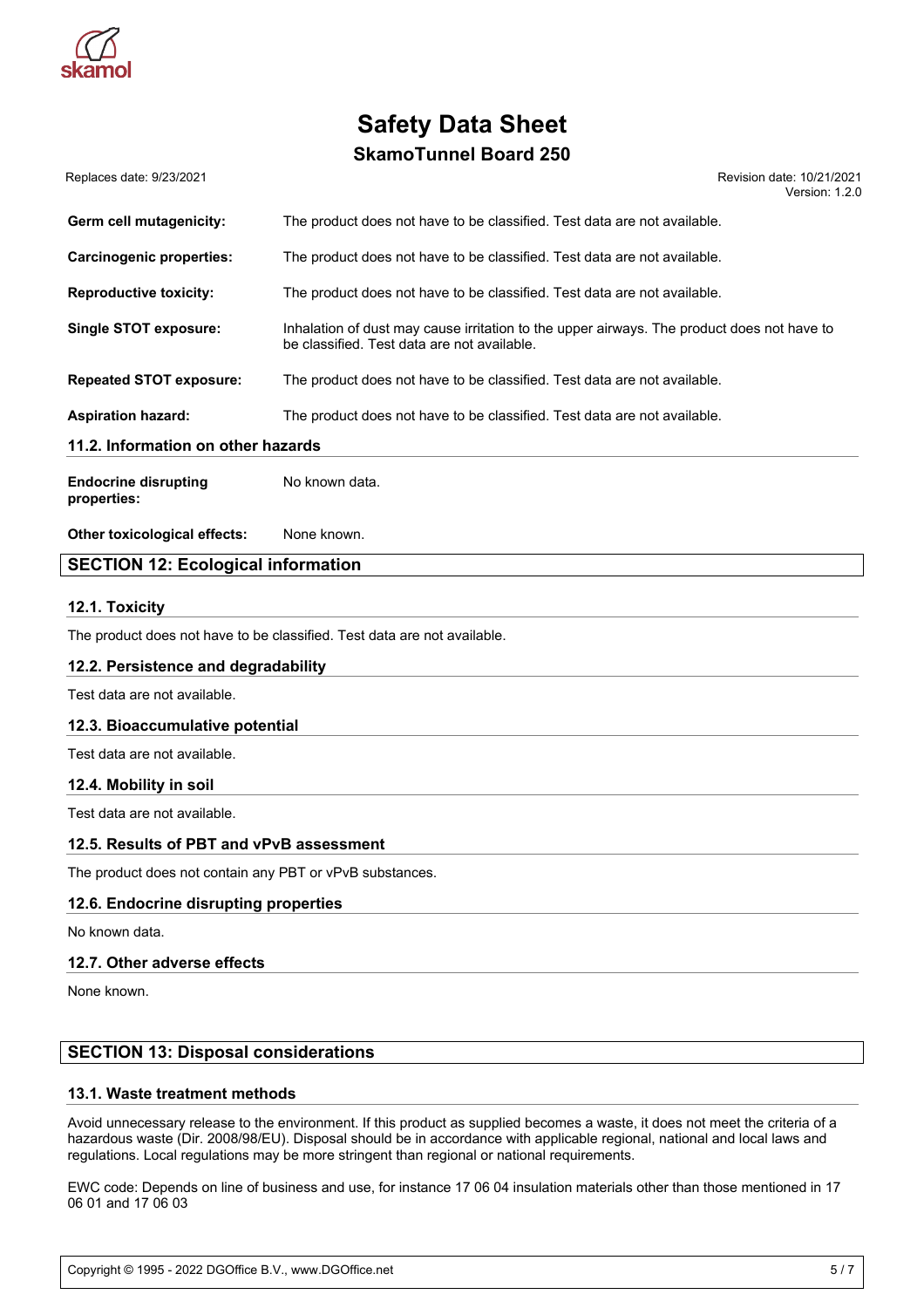

## **SkamoTunnel Board 250**

#### Replaces date: 9/23/2021 Revision date: 10/21/2021 Version: 1.2.0

| 14.1. UN number or ID number: Not applicable. |                 | 14.4. Packing group:            |
|-----------------------------------------------|-----------------|---------------------------------|
| 14.2. UN proper shipping<br>name:             | Not applicable. | 14.5. Environmental<br>hazards: |
| 14.3. Transport hazard<br>class(es):          | Not applicable. |                                 |

#### **14.6. Special precautions for user**

**SECTION 14: Transport information**

None.

#### **14.7. Maritime transport in bulk according to IMO instruments**

Not applicable.

#### **SECTION 15: Regulatory information**

#### **15.1. Safety, health and environmental regulations/legislation specific for the substance or mixture**

**Special Provisions:** None.

#### **15.2. Chemical Safety Assessment**

| <b>Other Information:</b>            | Chemical safety assessment has not been performed. |  |
|--------------------------------------|----------------------------------------------------|--|
| <b>SECTION 16: Other information</b> |                                                    |  |

#### **Version history and indication of changes**

| Version                       | <b>Revision date</b>                                      | Responsible                                                                                                                                                                                                                                                                                                                                                             | Changes       |  |  |
|-------------------------------|-----------------------------------------------------------|-------------------------------------------------------------------------------------------------------------------------------------------------------------------------------------------------------------------------------------------------------------------------------------------------------------------------------------------------------------------------|---------------|--|--|
| 1.2.0                         | 10/21/2021                                                | <b>Bureau Veritas HSE/SUJ</b>                                                                                                                                                                                                                                                                                                                                           | 9, 11, 12, 16 |  |  |
| <b>Abbreviations:</b>         |                                                           | PBT: Persistent. Bioaccumulative and Toxic<br>STOT: Specific Target Organ Toxicity<br>vPvB: Very Persistent and Very Bioaccumulative                                                                                                                                                                                                                                    |               |  |  |
| <b>Other Information:</b>     | subsequently changed.                                     | This safety data sheet has been prepared for and applies to this product only. It is based on<br>our current knowledge and the information that the supplier was able to provide about the<br>product at the time of preparation. The safety data sheet complies with applicable law on<br>preparation of safety data sheets in accordance with 1907/2006/EC (REACH) as |               |  |  |
| <b>Training advice:</b>       |                                                           | A thorough knowledge of this safety data sheet should be a prerequisite condition.                                                                                                                                                                                                                                                                                      |               |  |  |
| <b>Classification method:</b> | Calculation based on the hazards of the known components. |                                                                                                                                                                                                                                                                                                                                                                         |               |  |  |
| SDS is prepared by            |                                                           |                                                                                                                                                                                                                                                                                                                                                                         |               |  |  |
| Company:                      | Bureau Veritas HSF Denmark A/S                            |                                                                                                                                                                                                                                                                                                                                                                         |               |  |  |
| Address:                      | Oldenborggade 25-31                                       |                                                                                                                                                                                                                                                                                                                                                                         |               |  |  |
| Zip code:                     | 7000                                                      |                                                                                                                                                                                                                                                                                                                                                                         |               |  |  |
| City:                         | Fredericia                                                |                                                                                                                                                                                                                                                                                                                                                                         |               |  |  |
| Country:                      | <b>DENMARK</b>                                            |                                                                                                                                                                                                                                                                                                                                                                         |               |  |  |
| E-mail:                       |                                                           | infohse@bureauveritas.com                                                                                                                                                                                                                                                                                                                                               |               |  |  |
| Phone:                        | +45 77 31 10 00                                           |                                                                                                                                                                                                                                                                                                                                                                         |               |  |  |

**Not applicable.** Not applicable.